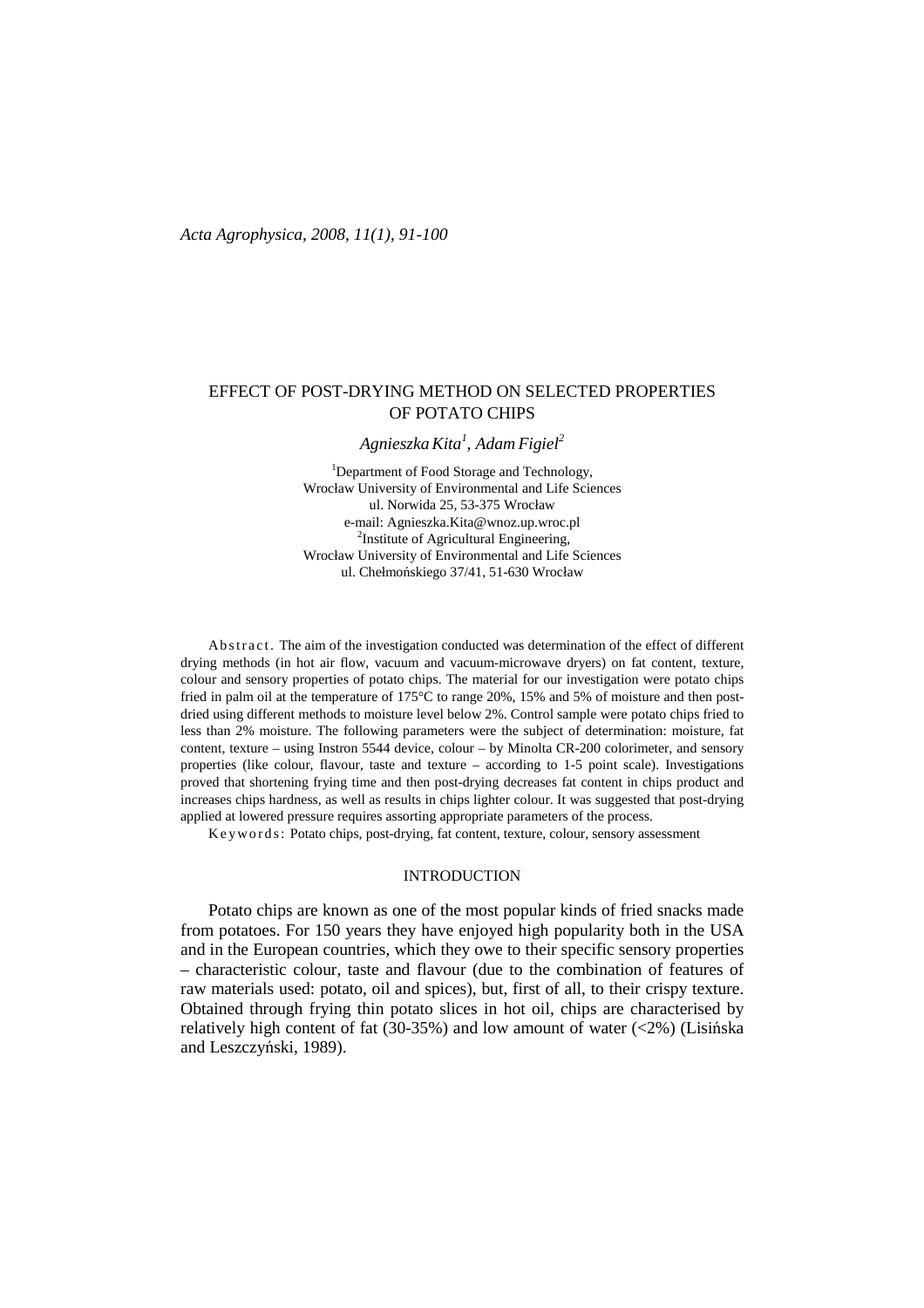In recent years more and more attention has been paid to health aspects of food. Therefore, there have been undertaken trials to modify technology in view of lowering the fat content without worsening the quality of the final product. To this end there are used different kinds of blanching solutions, slice drying prior to their frying, as well as combinations of appropriate frying parameters (time and temperature) (Mellema 2003). It is also possible to manipulate the kind of frying oil, although nowadays, on an industrial scale, palm oil and its fractions is a dominant one and it successfully eliminates other, often less hydrogenised vegetable oils (Kita *et al.* 2007).

The presence of acrylamide has turned out to be not of the least importance. This is a substance featuring potentially cancerogenous effects for people and it can be found in carbohydrate products undergoing thermal processing. Especially high quantity of this undesired compound, many times exceeding the norms in force, have been detected in potato chips, therefore, in the last years numerous investigations were undertaken, aiming at limiting or complete elimination of acrylamide from this popular product (Claeys *et al.* 2005). One of the first modifications introduced in technology was lowering of chips frying temperature (from 185°C to 175°C or lower) (Gertz and Klosterman, 2002). Another proposal involved, among others, shorter frying period and then post-drying chips until they reach moisture levels below 2% (Kita *et al.* 2004).

Such modifications not only result in decreased content of acrylamide, but also affect other quality properties. In connection with the mentioned fact the aim of this investigation was determination of the degree of chips frying at the temperature of 175°C to different moisture levels and then post-drying effects on the properties of the final product. Also, a comparison was made of different methods of post-drying – in a convectional dryer, vacuum, or in a vacuum-microwave dryer in view of the resulting quality of potato chips.

### MATERIALS AND METHODS

Potato variety Eldena was used for laboratory potato chips production. After washing and trimming (carborundum peeler, Sirman, Italy), the potatoes were cut into slices of 1.8±0.1 mm in thickness (slicing machine, Brown, Germany), washed in cold water, superficially dried (paper towels) and fried in a fryer (Beckers, Italy) until the moisture content was 20%, 15%, 5% and below 2%. The potato chips were fried in palm oil heated to  $175^{\circ}$ C. After discharging of the oil and cooling, potato chips with moisture content higher than 2% were post-dried using convectional dryer, vacuum dryer (SPT-200, Poland) and vacuum-microwave dryer (Plazmatronika, Poland) – Table 1. Next,  $100 \text{ g}$  samples of potato chips were packed in aluminium foil packages and taken for laboratory analysis.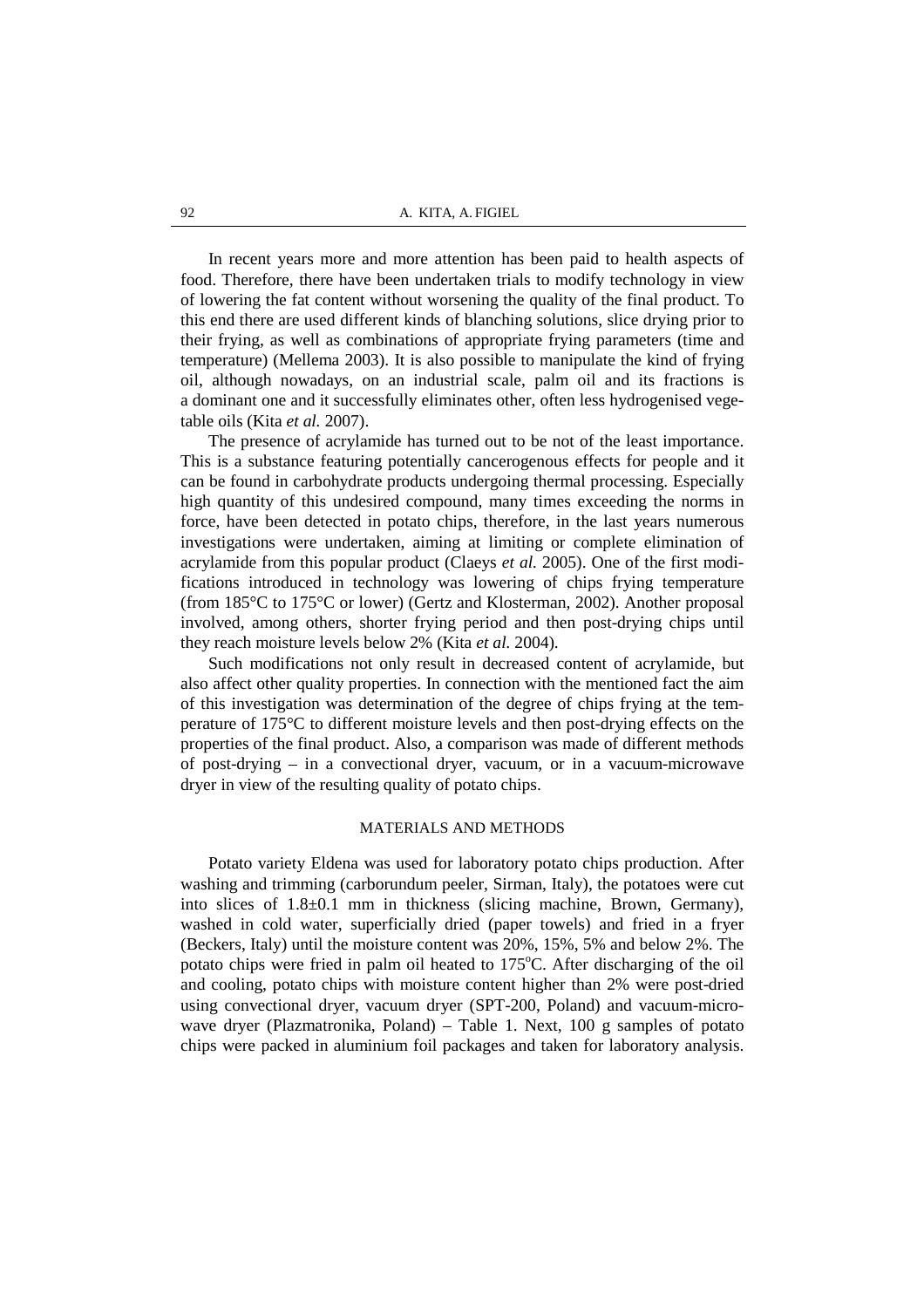All experiments were performed in triplicates and the results shown in the present paper are the mean values obtained in the investigation.

| Moisture content                       | Type of post-drying           |                                       |                                     |  |  |  |  |
|----------------------------------------|-------------------------------|---------------------------------------|-------------------------------------|--|--|--|--|
| of potato chips<br>after frying $(\%)$ | convection<br>$(50^{\circ}C)$ | vacuum<br>$(50^{\circ}C/1\text{kPa})$ | vacuum-microwave<br>$(480W/4-6kPa)$ |  |  |  |  |
| 5                                      | 2 h                           | 1 h 15 min                            | $2-3$ min                           |  |  |  |  |
| 15                                     | 2 h 30 min                    | 1 h 30 min                            | $3.5 - 6$ min                       |  |  |  |  |
| 20                                     | $2h$ 45 min                   | 1 h 30 min                            | $4.5 - 8.5$ min                     |  |  |  |  |

**Table 1.** Parameters of post-drying of potato chips fried at different moisture levels

Moisture content in potato chips was determined by drying 2 g homogenized samples in hot air oven at  $105^{\circ}$ C for 2h (AOAC). Fat content of potato chips was estimated using the Soxhlet procedure (AOAC). Fat was extracted applying a Büchi B-811 Universal extraction system (Büchi Labortechnic AG, Flawil, Switzerland). A 2g sample was extracted for 180 min with diethyl ether used as a solvent.

The texture of potato chips was determined using an Instron 5544 connected to a computer, equipped with a "share blade" rectangular attachment for cutting (70 mm x 3 mm). The velocity of the head with the attachment was  $250 \text{ mm min}^{-1}$ with a 100 kG load cell. The measurements were taken to determine the maximum shear force (*Ftmax*) necessary to cut one slice of potato crisp. Each measurement was conducted on 30 potato chips (Kita *et al.* 2007).

The colour of potato chips was assessed with the use of a Minolta Chroma Meter CR-200 Reflectance system. The device is a tristimulus colorimeter which measures four specific wavelengths in visible range, specified by the Comission Internationale de l'Esclairage (CIE). Tristimulus data supply a three-dimensional value to equal perceived colour differences. The *L*, *a,* and *b* values are three dimensions of a measured colour which gives specific colour value of the material. The *L*  value represents light-dark spectrum with a range from 0 (black) to 100 (white). The *a* value represents green-red spectrum with the range from  $-60$  (green) to  $+60$  (red). The *b* value represents blue-yellow spectrum with the range from –60 (blue) to +60 (yellow). The measurements were conducted after milling potato crisps to unified grind size on 10 g crisps samples from all frying and post-drying conditions (Papadakis *et al*., 2000).

The sensory qualities – colour, flavour, odour and texture were assessed according to the five-grade scale (5 points – the best, 1 point – the worst).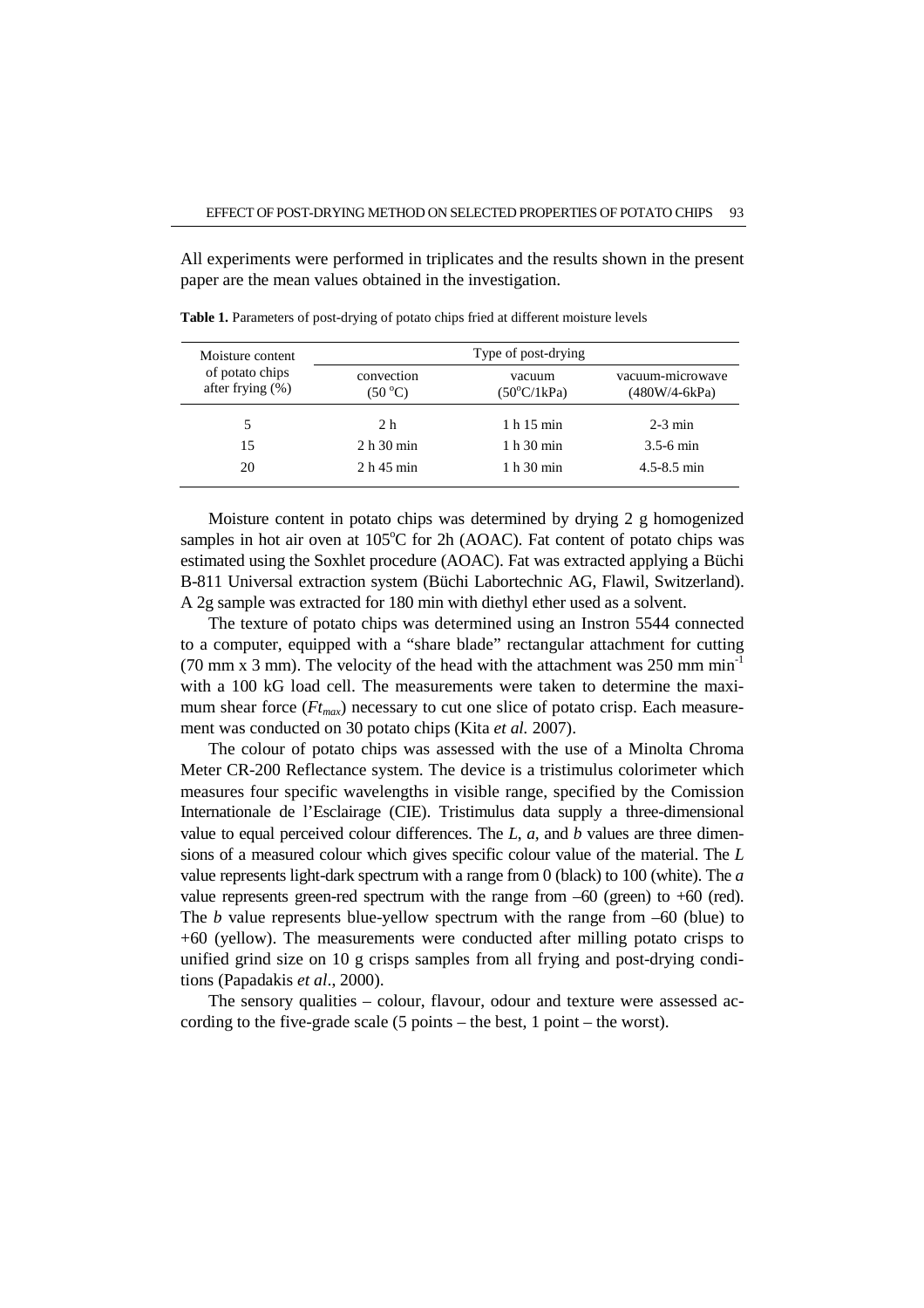One-way analysis of variance was used for comparison of the results obtained for the fat content and texture of potato chips. Homogenous groups were determined using the Duncan test (p≤0.05). The data were analysed using Statistica 6.0 program.

### RESULTS AND DISCUSSION

Figure 1 shows moisture and fat content alterations in potato chips fried in palm oil heated to 175°C. The longer the frying time the lower the water content in chips recorded, and the alterations mentioned were described using a sigmoidal curve. The highest water loss took place between 2 and 3 minutes of frying. After that time chip moisture values reached a similar level (<2%). Water loss, depending on frying temperature as well as on other parameters, in the course of chips frying was the subject of investigation by other authors (Gamble *et al.* 1987, Moyano *et al.* 2006). They observed increasing pace of water evaporation as the temperature was going up.



**Fig. 1.** Moisture and fat content of potato chips fried in palm oil at 175°C

In the process of frying the space once occupied by evaporated water becomes filled with frying fat. The pace of fat absorption in the experiment conducted was described by a hyperbolic curve. As frying time prolonged fat content in chips increased and after 4.5 minutes it ranged at 35%. Similar relations were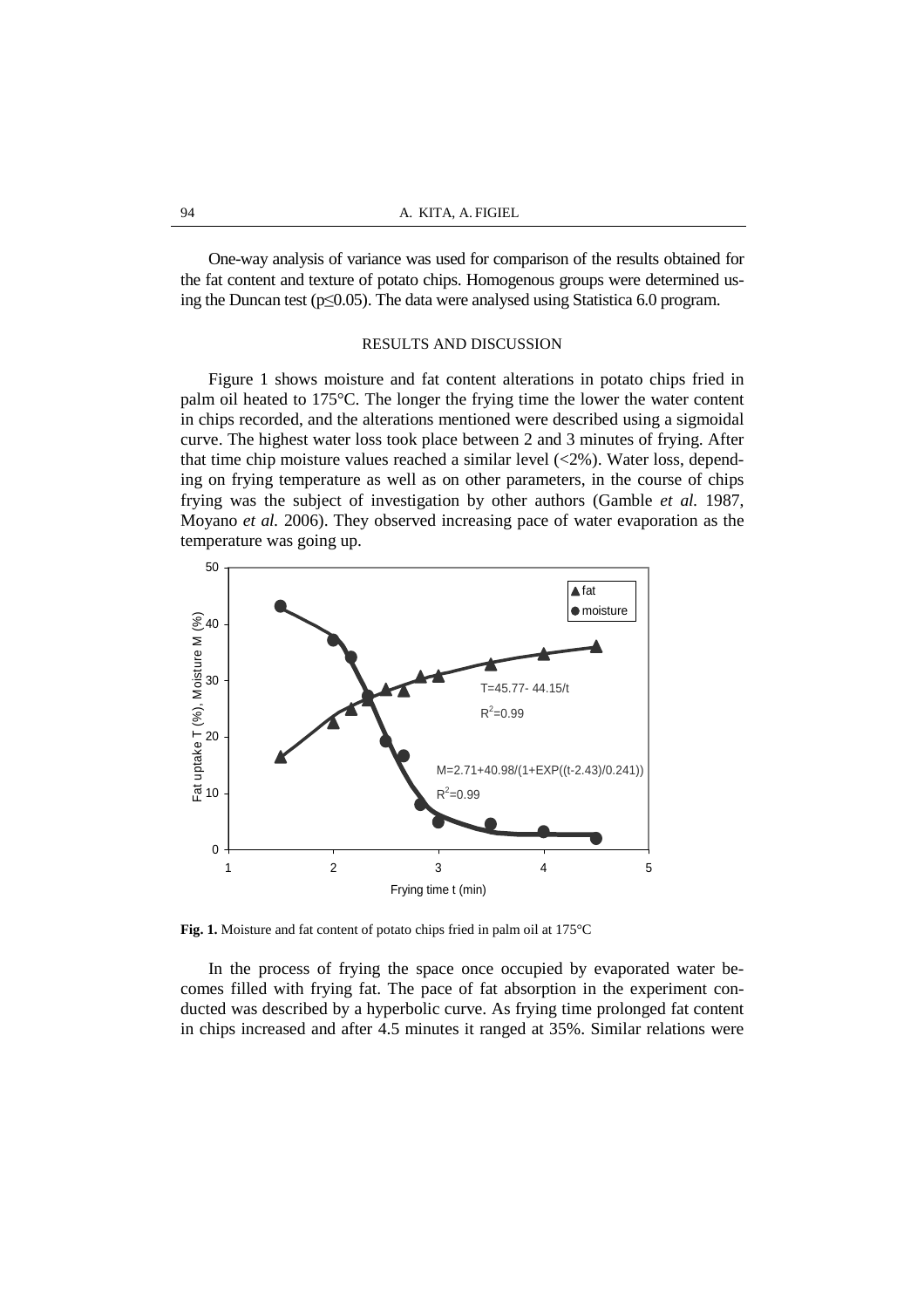recorded by other authors who compared the amount of fat absorbed, both during classical frying and in a vacuum process (Gamble and Rice 1987, Garayro and Moreira 2002, Pedreschi and Moyano 2005b).

The relation between chips moisture and their fat content when fried at temperature 175° C is shown in Figure 2. Slight changes of the moisture were observed when fat content did not exceed 25%, and when it exceeded 30%. The increase in fat content within the range from 25 to 30% was accompanied by the decrease in chips moisture from 35 to 10%.



**Fig. 2.** Relationship between moisture and fat content of potato chips fried in palm oil at 175°C

Potato chips obtained featured different fat content (Fig. 3). The longer the frying time of potato slices in oil the higher the fat content charactering ready products. Therefore, introduction of shorter frying and then post-frying chips to appropriate moisture level significantly lowered the content of the component in ready products. However, different fat contents were recorded between the chips post-dried according to different methods. Post-drying performed both in a vacuum dryer and in a vacuummicrowave one caused fat loses as fat remained on the surface of glass containers where the drying took place. Probably the applied parameters resulted in too intensive fat vaporisation from the surface of the product. Therefore, considering the methods of drying a product previously subjected to frying, there is a need to determine the parameters which would not allow loses of that component. The effect of different technological treatments on fat content in potato chips was the subject to examination of many researchers. Gamble *et al.* (1987), comparing fat content in chips obtained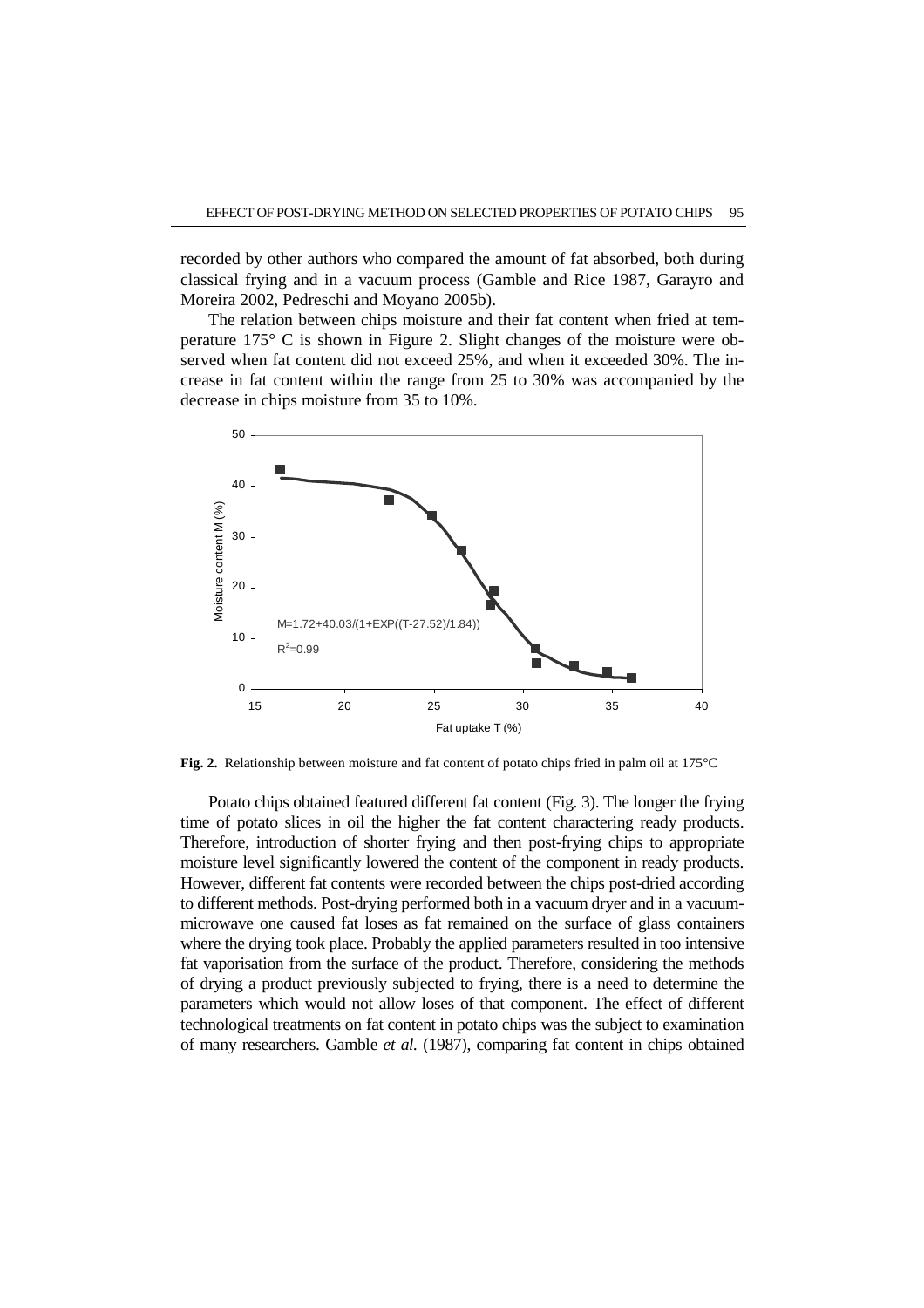from pre-dried potato slices, noticed that both pre-drying in hot air and with the use of microwaves resulted in lower fat content in final product. Pedreschi and Moyano (2005a) also came to the same conclusions as the recorded lowered fat content in predried blanched potato slices.



**Fig. 3.** Fat content of potato chips fried at different moisture levels and next post-dried

Fat content and moisture are directly related to chips texture. The results of texture measurements regarding chips hardness are shown in Figure 4. The most delicate texture was featured by chips fried in a traditional way – directly to their moisture level below 2%.

Introduction of shorter frying and then post-drying according to conventional method affected chips increased hardness: by  $1 N$  – when slice moisture amounted to 5% and by 4 N – at slice moisture of 15 and 20%. Chips post-dried in vacuum and vacuum-microwave dryer were characterised by harder texture (1-1.5 N) in comparison to chips dried using the conventional method.

Another investigation involving the texture of chips featuring different fat content proved a similar relation – the lower the fat content the harder the chips (Kita *et al.* 2007). Pedreschi and Moyano (2005a), comparing the texture of chips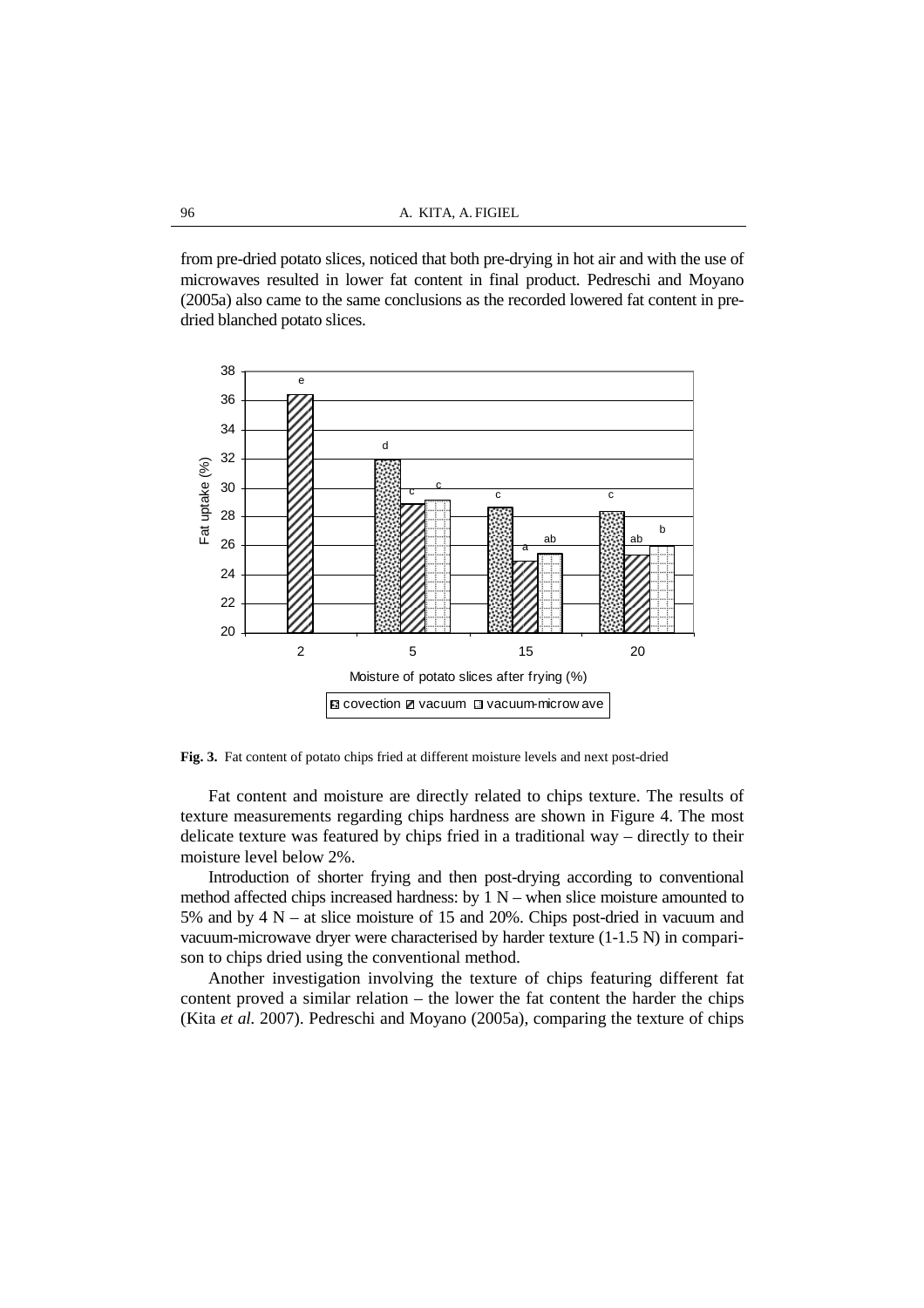

subjected to blanching and pre-drying, recorded the fact that those treatments did significantly increase crispiness of potato chips.

**Fig. 4.** Texture of potato chips fried at different moisture levels and next post-dried

An equally considerable chips quality parameter is their colour. The results of colour assessment of ready products based on Chroma Minolta CR-200 colorimeter indications are presented in Table 2. Applied post-drying resulted in lighter colour of the final product (higher values of L\* parameter) and decreased values of a\* and b\* parameters. There were recorded different colour intensities of L\* and in contribution of red colour a\* in chips obtained from slices post-dried to 5% moisture and to higher moisture values. The method of post-drying did not signi-

|   |         | Type of post-drying |         |         |         |         |                  |         |        |         |  |
|---|---------|---------------------|---------|---------|---------|---------|------------------|---------|--------|---------|--|
|   | Without |                     |         |         |         |         |                  |         |        |         |  |
|   |         | convection          |         |         | vacuum  |         | vacuum-microwave |         |        |         |  |
|   | 2%      | 5%                  | 15%     | 20%     | 5%      | 15%     | 20%              | 5%      | 15%    | 20%     |  |
| L | 53.35   | 59.22               | 63.46   | 59.75   | 57.3    | 61.26   | 61.44            | 60.34   | 63.64  | 60.28   |  |
| a | 1.63    | 0.24                | $-2.86$ | $-2.16$ | $-1.45$ | $-2.63$ | $-0.97$          | $-0.45$ | $-3.1$ | $-2.32$ |  |
| b | 30.02   | 26.09               | 26.04   | 24.18   | 25.14   | 27.85   | 25.36            | 25.17   | 27.75  | 23.26   |  |

**Table 2.** Colour (L,a,b) of potato chips fried in different oils and post-dried using air-dryer, vacuum-dryer and vacuum-microwave dryer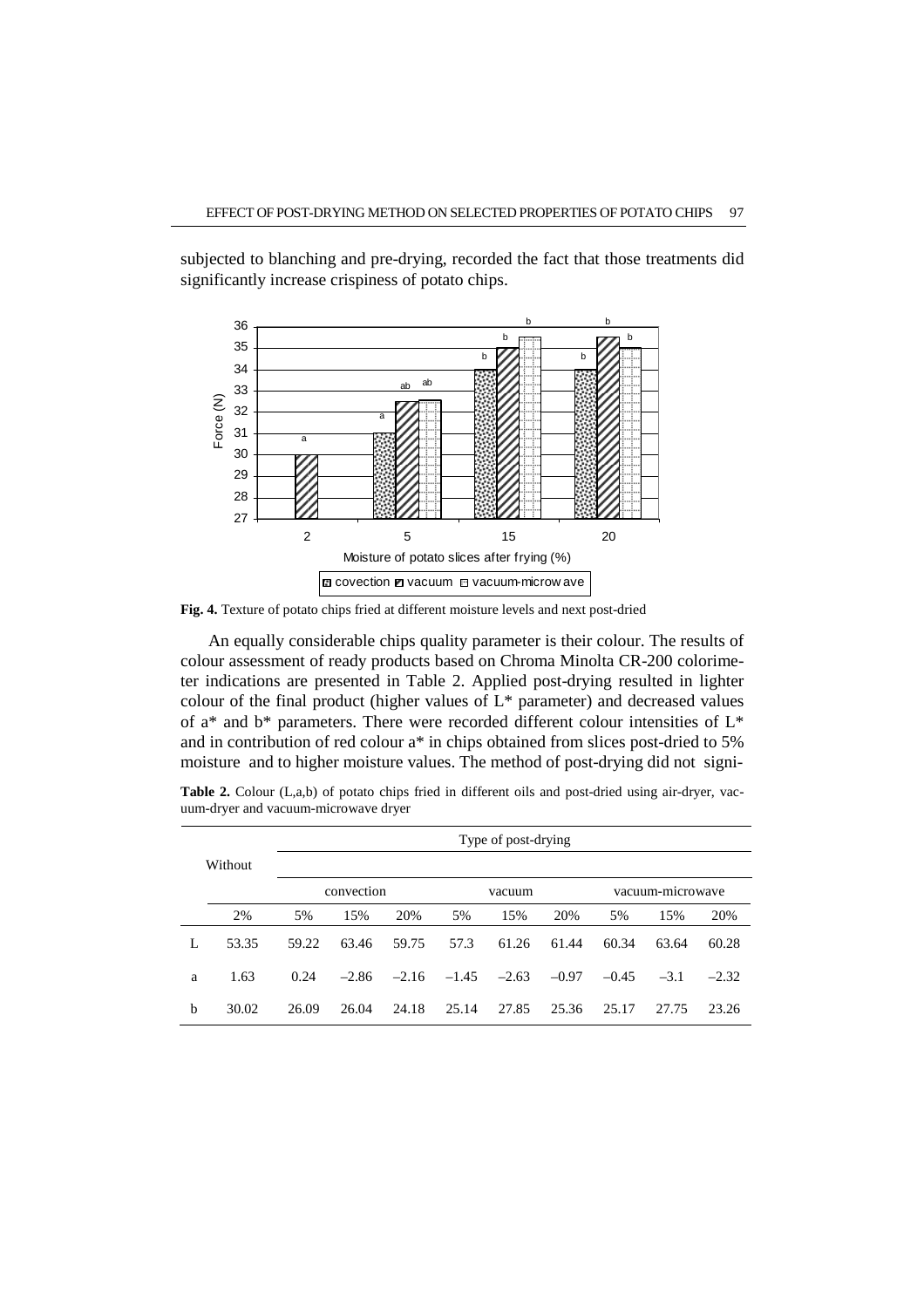ficantly affect this quality parameter. Alterations in chips colour according to frying parameters were also investigated by other authors. Gökmen and Şenyuva (2006) stated that regardless of the temperature applied, as frying time prolonged L\* and b\* parameters decreased, while a\* reached higher values. Pedreschi *et al.* (2007), comparing the colour of chips obtained from pre-dried potato slices, noticed distinctly lighter colour of the resulting product.

The results of general sensory assessment of potato chips are shown in Figure 5. The chips to reach the highest assessment note were those traditionally fried, as well as the ones made of potato slices initially dried to 5% moisture level and then post-dried according to the conventional method. Comparing the properties of chips post-dried using different methods, chips conventionally post-dried proved to be the best (although the time consumed by this process was the longest), while the worst assessment was given to vacuum post-drying. Worse assessment of chips dried at lowered pressure was connected with the leakage of fat whose boiling point underwent considerable lowering in those conditions.



**Fig. 5.** Total sensory assessment of potato chips fried at different moisture levels and next post-dried

## **CONCLUSIONS**

1. Application of shorter frying time followed by post-drying considerably decreased fat content in finally produced chips.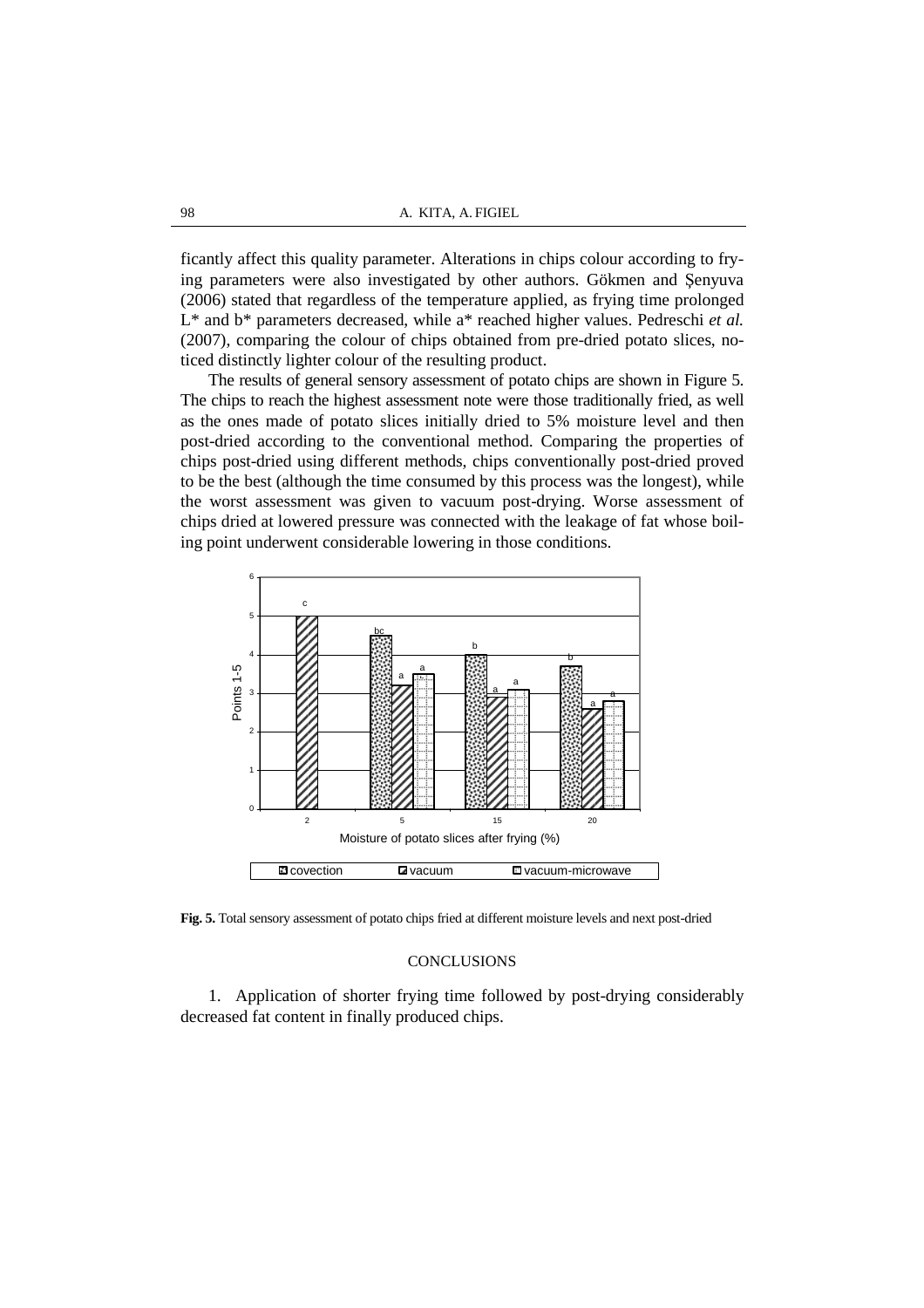2. Potato slices post-dried with the use of vacuum and microwave dryers featured fat losses in ready product.

3. Chips obtained using post-drying process were characterized by harder texture as compared to the ones dried in the traditional way.

4. Post-drying affected chips colour which was lighter than that of classically dried ones.

5. Among chips obtained using post-drying, chips conventionally post-dried featured the best sensory properties. Application of other, quicker post-drying methods requires the selection of appropriate parameters of the process.

#### **REFERENCES**

- AOAC, Official Methods of Analysis. Association of Official Analytical Chemists, Washington, DC. 1995
- Claeys W.L., de Vleeschouwer K., Hendrickx E., 2005. Quantification the formation of carcinogens during food processing: acrylamide. Trends in Food Science and Technology, 16, 181-193.
- Gamble M.H., Rice P., 1987. Effect of pre-fry drying on oil uptake and distribution in potato crisp manufacture. International Journal of Food Science and Technology, 22, 535-548.
- Gamble M.H., Rice P., Selman J.D.,1987. Relationship between oil uptake and moisture loss during frying of potato slices from c.v. Record U.K. tubers. International Journal of Food Science and Technology, 22, 233-241.
- Garayo J., Moreira R., 2002. Vacuum frying of potato chips. Journal of Food Engineering, 55, 181-191.
- Gertz C., Klostermann S., 2002. Analysis of acrylamide and mechanisms of its formation in deepfried products. European Journal of Lipid Science and Technology, 104, 762-771.
- Gökmen V., Şenyuva H.Z., 2006. Study of colour and acryalmide formation in coffee, wheat flour and potato chips during heating. Food Chemistry, 99(2), 238-243.
- Kita A., Bråthen E., Knutsen S.H., Wicklund T., 2004. Effective ways of decreasing acrylamide content in potato crisps during processing. Journal of Agricultural and Food Chemistry, 52, 7011-7016.
- Kita A., Lisińska G., Gołubowska G., 2007. The effects of oils and frying temperatures on the texture and fat content of potato crisps. Food Chemistry, 102(1), 1-5.

Lisińska G., Leszczyński W., 1989. Potato Science and Technology. Elsevier Applied Science. London.

- Mellema M., 2003. Mechanism and reduction of fat uptake in deep-fat fried foods. Trends in Food Science and Technology, 14, 364-373.
- Moyano P.C., Pedreschi F., 2006. Kinetics of oil uptake during frying of potato slices: effect of pretreatments. Lebesmittel-Wissenschaft und-Technologie, 39, 285-291.
- Papadakis S.E., Abdul-Malek S., Kamdem R.E., Yam K.L., 2000. A versatile and inexpensive technique for measuring colour of foods. Food Technology, 54 (12), 48-51.